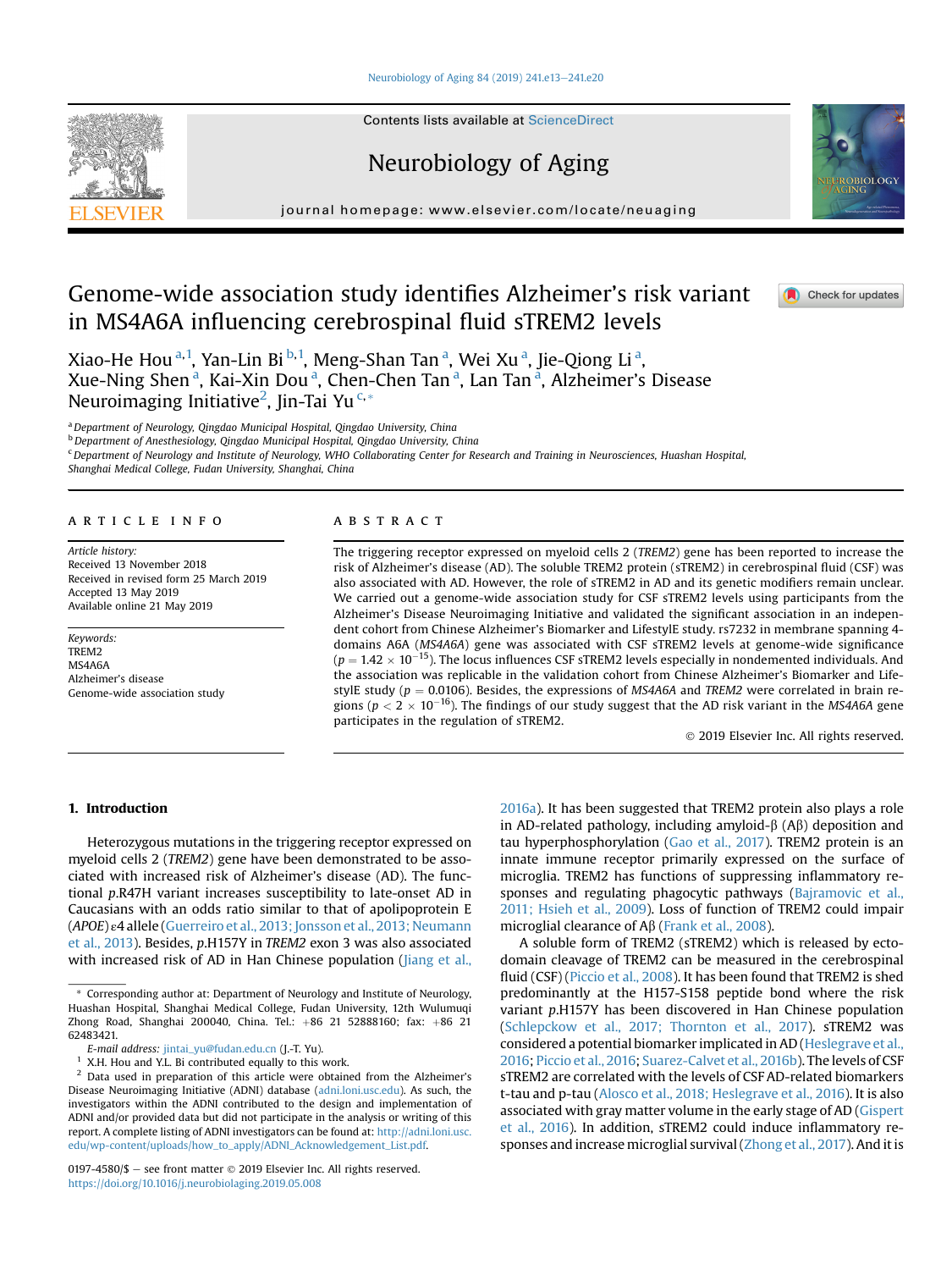<span id="page-1-0"></span>reported that microglia activation that precedes the onset of AD could be reflected by higher levels of CSF sTREM2 ([Hamelin et al.,](#page-7-0) [2016](#page-7-0); [Suarez-Calvet et al., 2016b](#page-7-0) ). These findings suggested that sTREM2 may be involved in AD pathology ([Heslegrave et al., 2016;](#page-7-0) [Piccio et al., 2016\)](#page-7-0). However, the potential role of sTREM2 in AD and its genetic modifiers remain unclear.

In our study, we performed a genome-wide association study (GWAS) and a subgroup analysis for CSF sTREM2 to discover potential genetic factors involved in sTREM2, which demonstrated that AD risk variants in membrane spanning 4-domains A6A (MS4A6A) gene could influence CSF sTREM2 levels, especially in nondemented elders.

# 2. Materials and methods

## 2.1. Participants

In this study, 449 and 179 non-Hispanic white individuals whose data met all quality control (QC) criteria were included from the Alzheimer's Disease Neuroimaging Initiative (ADNI) 1/GO/2 cohorts and ADNI-1 cohort, respectively. The demographic information for participants and description of their CSF sTREM2 levels are shown in Table 1.

The full cohort with both sTREM2 and genotype data included 508 participants from ADNI-1/GO/2 cohorts and 281 participants from ADNI-1 cohort. There are some overlaps between the participants of ADNI-1/GO/2 cohorts and ADNI-1 cohort. Eight-four individuals in both ADNI-1/GO/2 cohorts and ADNI-1 cohort were removed from ADNI-1 cohort in our study. To reduce potential bias due to population stratification, all the subjects were restricted to non-Hispanic Caucasians. This step removed 48 subjects from ADNI-1/GO/2 cohorts and 18 subjects from ADNI-1 cohort. Population substructure and cryptic relatedness were tested with multidimensional scaling components and genomic identity by descent. This step removed 2 participants from ADNI-1/GO/2 cohorts who were cryptically related and clustering separately from the other samples (024\_S\_2239 and 024\_S\_4084,  $\pi = 0.423$ ).

## 2.2. ADNI data set

Data used in the preparation for this article were obtained from the Alzheimer's Disease Neuroimaging Initiative (ADNI) database [\(adni.loni.usc.edu](http://adni.loni.usc.edu)). The ADNI was launched in 2003 as a public-

#### Table 1

Demographic information

private partnership, led by Principal Investigator Michael W. Weiner, MD. The primary goal of ADNI has been to test whether serial magnetic resonance imaging, positron emission tomography, other biological markers, and clinical and neuropsychological assessment can be combined to measure the progression of mild cognitive impairment (MCI) and early AD. For up-to-date information, see [www.adni-info.org.](http://www.adni-info.org)

## 2.3. IGAP data set

International Genomics of Alzheimer's Project (IGAP) is a large two-stage study based on GWASs in individuals of European ancestry. In stage 1, IGAP used genotyped and imputed data on 7,055,881 single-nucleotide polymorphisms (SNPs) to metaanalyze four previously published GWAS data sets consisting of 17,008 AD cases and 37,154 controls (The European Alzheimer's disease Initiative; the Alzheimer Disease Genetics Consortium; the Cohorts for Heart and Aging Research in Genomic Epidemiology consortium; and the Genetic and Environmental Risk in AD consortium). In stage 2, 11,632 SNPs were genotyped and tested for association in an independent set of 8572 AD cases and 11,312 controls. Finally, a meta-analysis was performed combining results from stages 1 and 2.

#### 2.4. Braineac data sets

The Braineac is a web-based tool to access the expression quantitative trait loci (eQTLs) data sets from the UK Brain Expression Consortium [\(Ramasamy et al., 2014\)](#page-7-0). The data sets are available online for the exploration of the regulatory significance of genetic variants in the human brain (<http://www.braineac.org/>). The Braineac includes 10 eQTLs data sets covering 10 human brain regions including cerebellar cortex, frontal cortex, hippocampus, medulla (specifically inferior olivary nucleus), occipital cortex, putamen, substantia nigra, temporal cortex, thalamus, and intralobular white matter. More detailed information is described in the original study ([Ramasamy et al., 2014\)](#page-7-0).

### 2.5. CSF sTREM2 measurements and QC

CSF sTREM2 measurements were carried out with the enzymelinked immunosorbent assay (ELISA) protocol previously established by the Haass' group with minor changes. The assay is based

| Baseline diagnosis              | <b>AD</b>           | <b>MCI</b>            | HC                    | Total                 | p       |
|---------------------------------|---------------------|-----------------------|-----------------------|-----------------------|---------|
| ADNI-1/GO/2 cohorts             |                     |                       |                       |                       |         |
| N                               | 27                  | 270                   | 152                   | 449                   |         |
| Age, mean $\pm$ SD y            | $75.2 \pm 10.5$     | $71.7 \pm 7.3$        | $74.7 \pm 5.6$        | $72.9 \pm 7.1$        | 0.09    |
| $M/F$ , n                       | 17/10               | 163/107               | 81/71                 | 261/188               | 0.32    |
| APOE $\varepsilon$ 4 carrier, % | 66.7                | 45.6                  | 21.7                  | 38.8                  | < 0.001 |
| CSF sTREM2, mean $\pm$ SD pg/mL | $4865.7 \pm 2718.5$ | $4009.7 \pm 1894.9$   | $4178.6 \pm 1947.8$   | $4118.4 \pm 1989.8$   | 0.09    |
| ADNI-1 cohort                   |                     |                       |                       |                       |         |
| N                               | 69                  | 80                    | 30                    | 179                   |         |
| Age, mean $\pm$ SD y            | $74.3 \pm 8.3$      | $75.2 \pm 7.5$        | $76.2 \pm 6.1$        | $75.0 \pm 7.6$        | 0.25    |
| $M/F$ , n                       | 36/36               | 47/33                 | 18/12                 | 101/78                | 0.48    |
| APOE $\varepsilon$ 4 carrier,%  | 68.1                | 55.0                  | 30.0                  | 55.3                  | 0.002   |
| CSF sTREM2, mean $\pm$ SD pg/mL | $4111.1 \pm 1602.7$ | $4023.8 \pm 1790.3$   | $4621.7 \pm 1903.3$   | $4156.7 \pm 1743.3$   | 0.30    |
| CABLE cohort                    |                     |                       |                       |                       |         |
| N                               |                     | 130                   | 247                   | 377                   |         |
| Age, mean $\pm$ SD y            |                     | $64.3 \pm 9.8$        | $60.9 \pm 10.8$       | $62.1 \pm 10.5$       | 0.01    |
| $M/F$ , n                       |                     | 70/60                 | 140/107               | 210/167               | 0.68    |
| CSF sTREM2, mean $\pm$ SD pg/mL |                     | $16,303.6 \pm 6824.1$ | $15,600.7 \pm 6846.4$ | $15,712.0 \pm 6843.2$ | 0.23    |

Key: AD, Alzheimer's disease; ADNI, Alzheimer's Disease Neuroimaging Initiative; APOE, apolipoprotein E; CSF, cerebrospinal fluid; CABLE, Chinese Alzheimer's Biomarker and LifestylE; HC, healthy control; MCI mild cognitive impairment, SD; standard deviation; sTREM2, soluble TREM2 protein.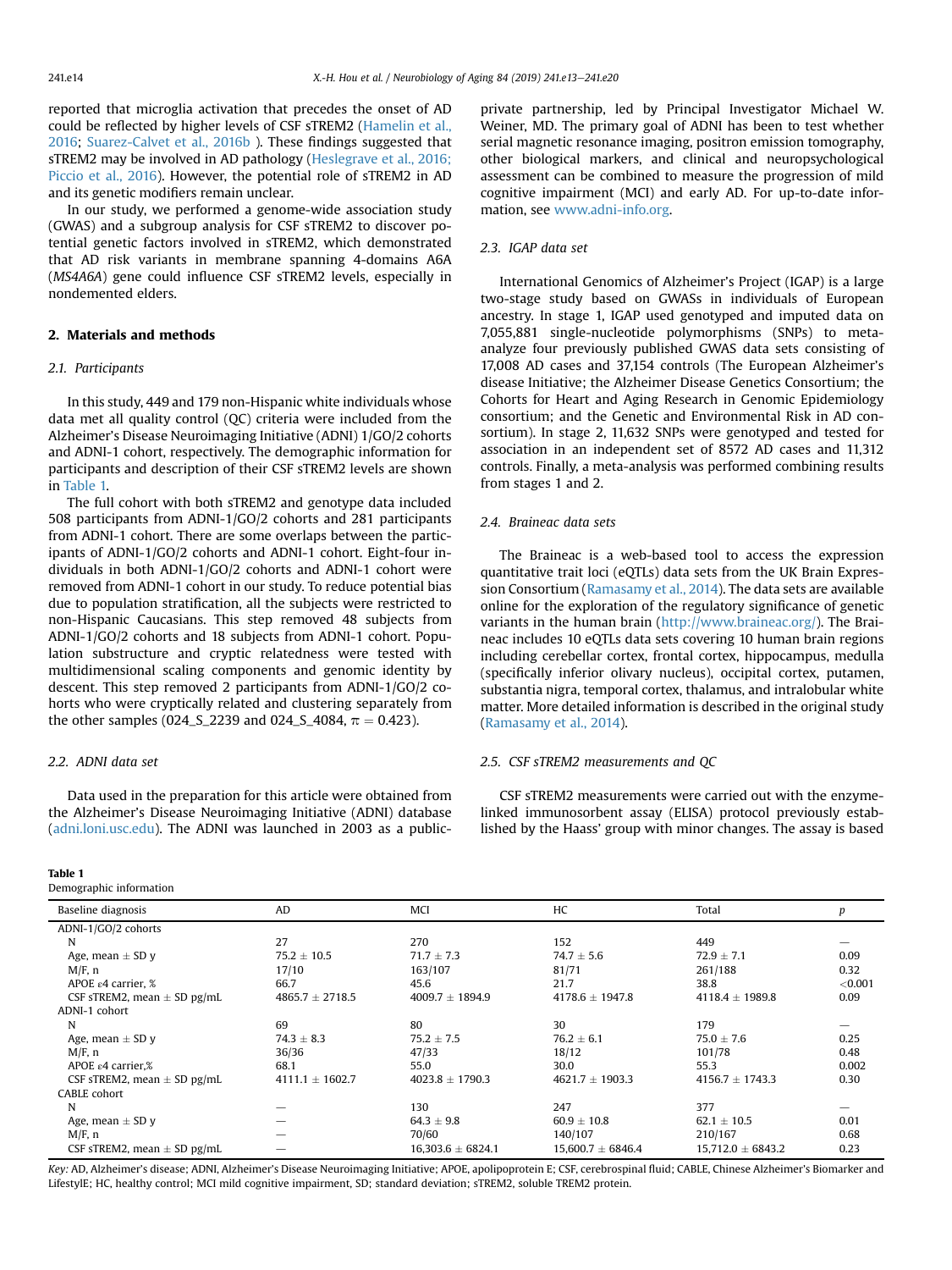on the MSD platform as previously described ([Suarez-Calvet et al.,](#page-7-0) [2016a, b](#page-7-0)). The assay consists of a biotinylated polyclonal goat anti-human TREM2 antibody as a capture antibody, a monoclonal mouse anti-human TREM2 antibody as a detection antibody, and a SULFO-TAG-labeled anti-mouse secondary antibody. Recombinant human TREM2 protein was used as a standard  $(62.5-8000 \text{ pg/mL})$ . All CSF samples were distributed randomly across plates and measured in duplicate. And all the antibodies and plates were from a single lot to exclude variability between batches. The experiment was performed by operators experienced in running the assays and blinded to the clinical information. The mean intraplate coefficient of variation was 3.1%. All duplicate measures had a coefficient of variation < 15%.

Mean and standard deviation (SD) of CSF sTREM2 measures were calculated to reduce the potential influence of extreme outliers on statistical results. Participants who had a value which was 4-fold SD greater or smaller than the mean value (4118.35 pg/mL for ADNI-1/GO/2 cohorts and 4157.67 for ADNI-1 cohort) were removed from the analysis. This step removed 3 additional participants from ADNI-1/GO/2 cohorts. The CSF sTREM2 levels were measured by two research groups. There was a strong correlation between the corrected values of sTREM2 in the two groups. And individuals with CSF sTREM2 levels that fell outside the prediction intervals (based on 98% tolerance) were removed. This step removed 6 participants from ADNI-1/GO/2 cohorts.

## 2.6. Genotyping and QC

The ADNI-1/GO/2 samples were genotyped with the Omni 2.5 M BeadChip (Illumina, Inc, San Diego, CA). The ADNI-1 samples were genotyped with the Human 610-Quad BeadChip (Illumina, Inc, San Diego, CA). Genome-wide complex trait analysis was used to calculate principal component factors for each sample ([Price et al.,](#page-7-0) [2006\)](#page-7-0). The 1000 Genome Data and BEAGLE software (version 5.0) were used for imputating the individual genotypes of ADNI-1/GO/2 cohorts [\(Browning and Browning, 2007](#page-6-0)). Following the standard procedure, imputation was conducted using the Beagle software (version 5.0) with the HapMap GRCh37 as reference. SNPs with a Beagle  $R^2$  < 0.8, a call rate <95%, a minor allele frequency (MAF)  $<$ 0.2, and Hardy-Weinberg equilibrium test  $p < 0.001$  were removed. The individual genotypes of ADNI-1 cohort were not imputed in our study because they were mapped based on GRch36. The genetic association analyses were performed using the PLINK software (version 1.07) with the following criteria: call rate for SNPs  $>$  95%, call rate for individuals  $>$  90%, MAF  $>$  0.20, and Hardy-Weinberg equilibrium test  $p > 0.001$ . APOE alleles which were defined by rs7421 and re429358 were genotyped separately by an APOE genotyping kit [\(Kim et al., 2011\)](#page-7-0). Finally, a total of 3,263,912 imputed and genotyped SNPs passed filters and QC were included for analyses in ADNI-1/GO/2 cohort. And 319,112 SNPs passed filters and QC were included for analyses in ADNI-1 cohort.

## 2.7. Replication in CABLE study

Three hundred and seventy-seven elders who were northern Han Chinese in origin were derived from Chinese Alzheimer's Biomarker and LifestylE (CABLE) study as an independent replication cohort.

CABLE is a large-scale cohort study mainly focusing on Alzheimer's risk factors and biomarkers in Chinese Han population. CABLE aimed to determine the genetic and environmental modifiers of AD biomarkers and their utility in AD early diagnosis. Identification of lifestyle factors that may influence the risk of AD in Chinese Han population was also one of the aims of CABLE. The samples in CABLE study were recruited at Qingdao Municipal

Hospital, consisting of cognitively normal elders and individuals with MCI or AD.

The diagnosis of AD was made by experienced clinicians according to the criteria of National Institute of Neurological and Communicative Disorders and Stroke and the Alzheimer's Disease and Related Disorders Association. The general cognitive function was assessed by an adapted Chinese version of Mini-Mental State Examination and Montreal Cognitive Assessment.

All participants were Han Chinese in origin and aged between 50 to 90 years. The exclusion criteria were (1) central nervous system infection, head trauma, epilepsy, multiple sclerosis, or other major neurological disorders; (2) major psychological disorders (e.g., depression); (3) severe systemic diseases (e.g., malignant tumors) that may affect CSF or blood levels of AD biomarkers including  $A\beta$ and tau; (4) family history of genetic disease. All participants underwent clinical and neuropsychological assessments, biochemical testing, as well as blood and CSF sample collection. Demographic information, AD risk factor profile, and medical history were also collected by a comprehensive questionnaire and an electronic medical record system.

CSF sTREM2 concentrations were determined with the ab224881 Human TREM2 SimpleStep ELISA kit from Abcam at the Qingdao University. CSF samples were diluted 4-fold. SNPs for the validation stage were chosen on the basis of the genome-wide study in the initial analysis. Genotyping of these SNPs was performed using SNaPshot Multiplex System (Applied Systems) following the manufacture's protocol. Participants who had a value which was 4-fold SD greater or smaller than the mean value (15,677.15 pg/mL) were removed from the analysis. In total, CSF sTREM2 levels and genotyping of rs7232 were obtained from 377 participants. Data analysis was performed with linear regression implemented in R, accounting for age, sex, and diagnosis as covariates.

## 2.8. Standard protocol approvals, registrations, and patient consents

The ADNI study was approved by the institutional review board at each of the participating centers, and all participants provided written informed consent.

The CABLE study was conducted in accordance with the Helsinki declaration, and the protocol for this study was approved by the Institutional Ethics Committees of Qingdao Municipal Hospital. Written informed consent was obtained from all study participants directly or from their caregivers.

## 2.9. Statistical analyses

Associations between CSF sTREM2 levels and the genetic variants were determined using PLINK (version 1.07) with the additive genetic model, with each SNP represented as a count of the number of minor alleles. Age, sex, diagnosis, and the two principal component factors from population stratification analysis were included as covariates. To adjust for multiple testing, the thresholds of  $p < 1 \times 10^{-5}$  and  $p < 5 \times 10^{-8}$  were used for suggestive and genome-wide significant associations, respectively ([Risch and](#page-7-0) [Merikangas, 1996\)](#page-7-0). The effects of genotypes on CSF sTREM2 were examined with a multiple linear regression implemented in R, accounting for age and sex as covariates. The potential associations between SNPs and gene expression were examined by a linear regression analysis under an additive genetic model using data from Braineac data set. Regional associations were visualized with the LocusZoom web tool ([http://locuszoom.org/\)](http://locuszoom.org/).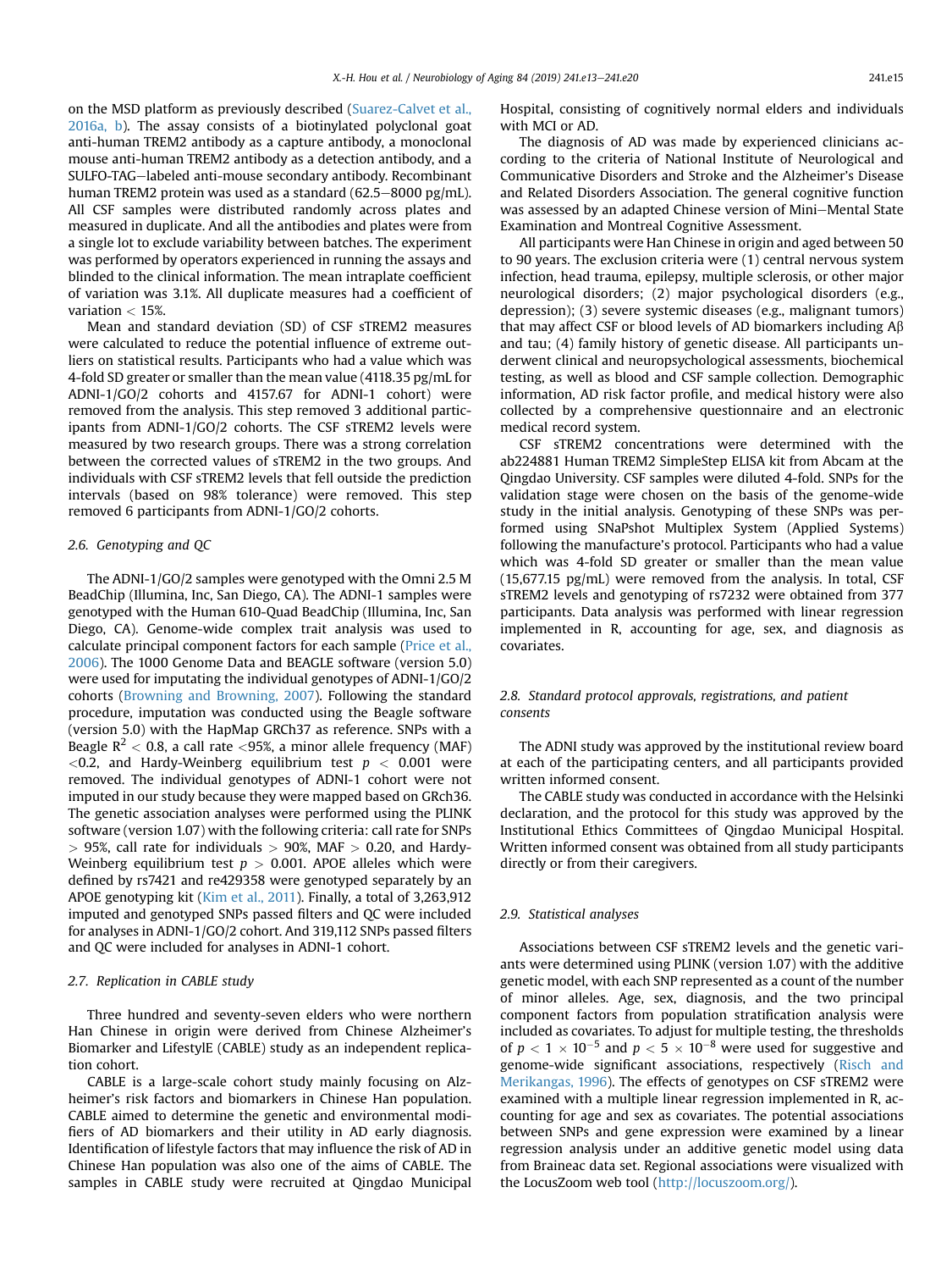## 3. Results

## 3.1. Characteristics of included subjects

A total of 449 individuals from ADNI-1/GO/2 cohorts and 179 individuals from ADNI-1 cohortwereincluded in our GWAS ([Table 1](#page-1-0)). In summary, 27 AD (75.2 $\pm$ 10.5 years), 270 MCI (71.7 $\pm$ 7.3 years), and 179 healthy control (HC) (74.7 $\pm$ 5.6 years) subjects from ADNI-1/GO/2 cohort and 69 AD (74.3 $\pm$ 8.3 years), 80 MCI (75.2 $\pm$ 7.5 years), and 30 HC (76.2 $\pm$ 6.1 years) subjects from ADNI-1 cohort were included in this study. The AD group had the highest frequency of ε4 allele within the APOE gene in both ADNI-1/GO/2 (66.7%) cohorts and ADNI-1 cohort (68.1%). CSF sTREM2 levels are positively correlated with age in all participants ( $p = 9.28 \times 10^{-9}$ ). However, there is no significant difference among the CSF sTREM2 levels of three diagnostic groups  $(p = 0.09$  in ADNI-1/GO/2 cohort,  $p = 0.30$  in ADNI = 1 cohort, after ANOVA and Tukey's multiple comparisons test).

#### 3.2. rs7232 in MS4A6A is associated with CSF sTREM2 levels

After adjusting for age, gender, diagnosis, and the two principal component factors, rs7232 in MS4A6A was identified as the top SNP that was significantly associated with CSF sTREM2 levels ( $p = 1.42 \times$  $10^{-15}$ ) in ADNI-1/GO/2 cohorts (Fig. 1A). The minor allele (A) of rs7232 was associated with higher CSF sTREM2 levels in a dose-

dependent manner. The nearby SNPs and their linkage disequilibrium (LD) patterns with rs7232 are shown in Fig. 1B. Several SNPs in LD with rs7232 showed association with CSF sTREM2 levels with the  $p < 0.01$ . However, no SNPs were still strongly associated with CSF sTREM2 levels after controlling for the rs7232 genotype (Fig. 1C), indicating that the nearby SNPs were driven by rs7232.

In the ADNI-1 cohort, rs17602572 in MS4A6A, which was in LD with rs7232 ( $r^2 = 0.75$ ), was identified as the only SNP associated with CSF sTREM2 levels at genome-wide significance ( $p = 3.30 \times$  $10^{-8}$ ; Supplementary Fig. S1A). Regional association analysis showed that no SNPs were still associated with CSF sTREM2 levels after controlling for rs17602572 (Supplementary Fig. S1B and C). rs7232 was not included in the genotype data of ADNI-1 cohort because of the different gene chips used for genotyping. However, rs17602572 was included in the genotype data of ADNI-1/GO/2 cohorts after imputation. rs17602572 was associated with CSF sTREM2 levels with p value of  $1.31 \times 10^{-12}$  in ADNI-1/GO/2 cohorts (Fig. 1B). And the association between rs17602572 and CSF sTREM2 levels was not significant ( $p = 0.8281$ ) after controlling for rs7232 genotype (Fig. 1C), suggesting that the association was also driven by rs7232.

SNPs of the TREM gene cluster were also tested for association. However, no SNPs of the TREM gene cluster were strongly associated with CSF sTREM2 levels at genome-wide significance level or regional Bonferroni-adjusted significance level. APOE ε4 was not associated with CSF sTREM2 levels either ( $p = 0.342$ ).



Fig. 1. Manhattan and regional plots for associations with CSF sTREM2 in ADNI-1/GO/2 cohorts. (A) Manhattan plots for associations with CSF sTREM2 levels in ADNI-1/GO/2 cohorts. (B) Regional association results for the MS4A6A region of chromosome 11. (C) Association results for chromosome 11: 57831716-61079651 controlling for rs7232. The association between rs17602572 and CSF sTREM2 levels was not significant ( $p = 0.8281$ ) after controlling for rs7232 genotype. Abbreviations: ADNI, Alzheimer's Disease Neuroimaging Initiative; CSF, cerebrospinal fluid; sTREM2, soluble TREM2 protein; MS4A6A, membrane spanning 4-domains A6A.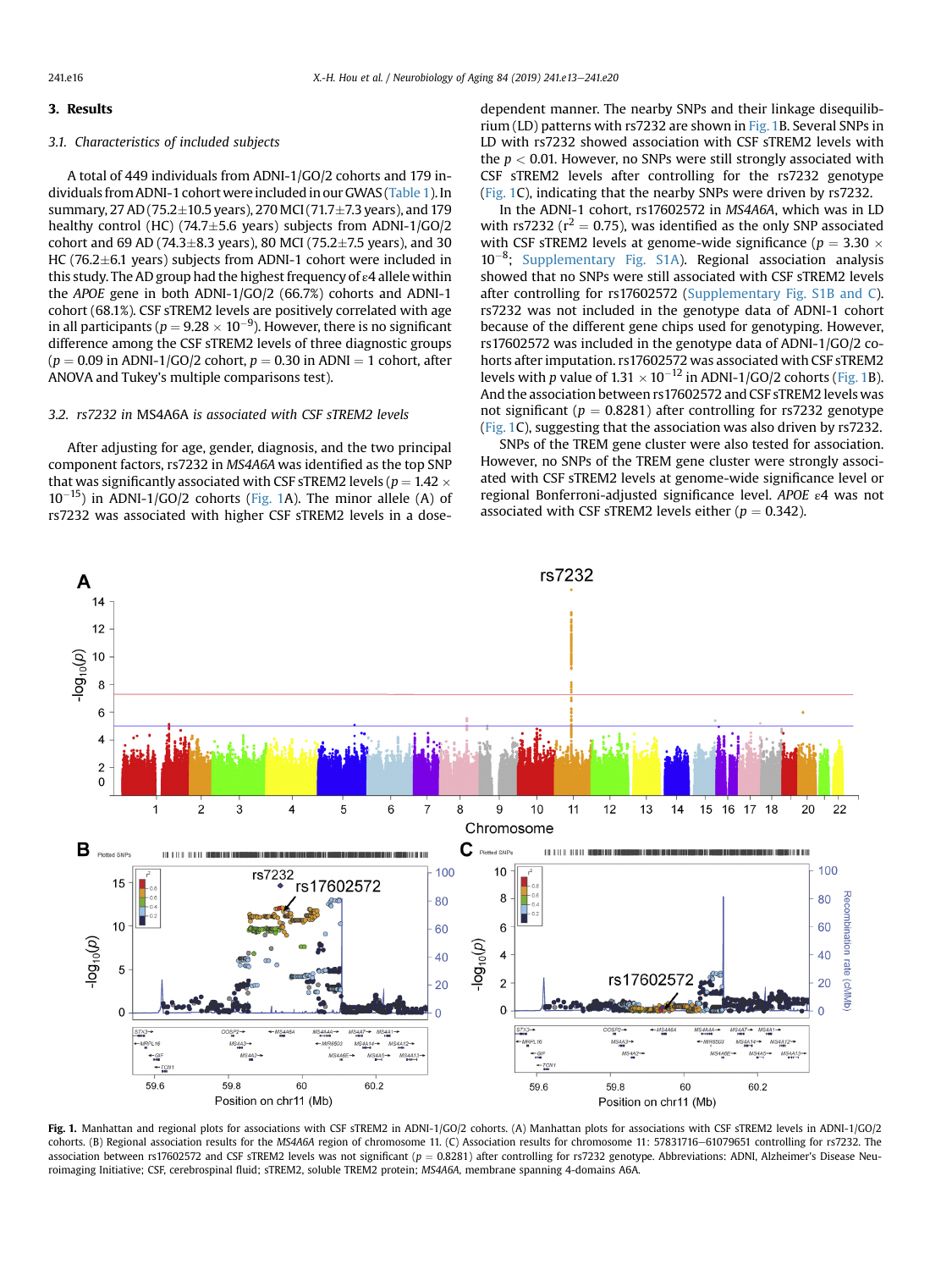## 3.3. Subgroup analyses in different diagnostic groups

Subgroup analyses were conducted to find out the association between the SNPs and CSF sTREM2 levels in different diagnostic groups. As shown in Fig. 2, the minor allele (A) of rs7232 was associated with higher CSF sTREM2 levels in a dose-dependent fashion in HCs and MCI individuals ( $p = 4.32 \times 10^{-10}$  for HC,  $p = 2.55 \times 10^{-7}$  for MCI). However, in the AD group, results did not show significant differences in CSF sTREM2 among three genotypes in both multiple linear regression analysis ( $p = 0.109$ ) and ANOVA ( $p = 0.172$ ). In nondemented individuals (HC  $+$  MCI), rs7232 is still the most significant SNP associated with CSF sTREM2 levels ( $p = 5.49 \times 10^{-15}$ ). The same pattern was also found in ADNI-1 cohort (Supplementary Fig. S2). The association between rs17602572 and CSF sTREM2 levels was much more significant in the HC and MCI groups ( $p$  = 4.33  $\times$  10 $^{-5}$ for HC;  $p = 4.80 \times 10^{-5}$  for MCI) than that in the AD group ( $p = 0.030$ ). And rs17602572 was still the top SNP associated with CSF sTREM2 levels in nondemented individuals from ADNI-1 cohort (1.59  $\times$  10 $^{-7}$ ).

## 3.4. Replication in an independent CABLE study

As the association between rs7232 and CSF sTREM2was significant especially in nondemented elders, we measured CSF sTREM2 levels and genotyped rs7232 in an independent Chinese Han cohort of 377 nondemented individuals from CABLE study to validate our findings. Among them, there are 247 cognitive normal individuals and 130 in-dividuals who were diagnosed with MCI ([Table 1\)](#page-1-0). In summary, the age of participants ranged from 40 to 88 years (mean 61.8 years; SD, 10.4 years). There are 167 male and 133 female participants included in the cohort. The mean CSF sTREM2 concentration was 14,602.4 pg/ mL with an SD of 6808.1 pg/mL. The minor allele (A) of rs7232 was also significantly associated with higher CSF sTREM2 levels ( $p = 0., 0.0106$ ) after adjustment for age, sex, and diagnosis (Fig. 3).

We also performed a meta-analysis including ADNI and CABLE samples. There was no significant heterogeneity in the metaanalysis of ADNI and CABLE study ( $I^2 = 0$ %). The meta-analysis showed that rs7232 was associated with CSF sTREM2 levels  $(p_{\text{meta}} = 1.59 \times 10^{-11}, \text{Fig. 4}).$  $(p_{\text{meta}} = 1.59 \times 10^{-11}, \text{Fig. 4}).$  $(p_{\text{meta}} = 1.59 \times 10^{-11}, \text{Fig. 4}).$ 

## 3.5. Associations between the associated SNPs in MS4A6A and risks of AD

The IGAP research included 2 stages, a discovery step and a replication step. Two data sets are available from IGAP including the

 $p=2.55\times10^{-7}$ 

 $p=0.109$ 

 $n=4.32\times10^{-10}$ 

 $p=1.42\times10^{-15}$ 

results from stage 1 and the results from stage 2 with the combined stage 1/stage 2 p-values ([Lambert et al., 2013\)](#page-7-0). The two SNPs (rs7232 and rs17602572) associated with CSF sTREM2 levels were available in IGAP data set. And both rs7232 and rs17602572 were identified as protective loci for AD in combined data set of IGAP stages 1 and 2 (rs7232: OR, 0.90; 95% CI, 0.87–0.92;  $p = 2.621 \times 10^{14}$  $10^{-14}$ ; rs17602572: OR, 0.90; 95% CI 0.88–0.93;  $p = 1.418 \times 10^{-14}$ ).

#### 3.6. Expression quantitative trait loci analysis

Large-scale blood eQTLs data sets were used to determine whether rs7232 was reported eQTLs [\(Westra et al., 2013](#page-7-0)). The associations between rs7232 and gene expression in human brain tissues were analyzed by a linear regression analysis with the Braineac data sets ([Ramasamy et al., 2014\)](#page-7-0). We found that rs7232 could not regulate the expression of genes in MS4A cluster in whole blood. Besides, rs7232 could not regulate the gene expression of MS4A6A or TREM2 in brain regions after Bonferroni correction. The association between the expressions of MS4A6A and TREM2 were also investigated. The expressions of MS4A6A and TREM2 are highly correlated in the whole brain ( $p < 2 \times 10^{-16}$ , [Fig 5\)](#page-5-0) and in all the 10 brain regions (Supplementary Fig. S3).

## 4. Discussion

We present a GWAS of CSF sTREM2 levels in the ADNI cohort and demonstrate that rs7232 in MS4A6A gene could influence CSF sTREM2 levels. The minor allele (A) of rs7232 in MS4A6A was associated with higher CSF sTREM2 levels in a dose-dependent fashion, especially in nondemented individuals. And the association was also observed in our replication cohort. Furthermore, the expressions of MS4A6A and TREM2 are highly correlated.

The role of TREM2 has been studied in the context of AD since the rare variant p.R47H in TREM2 was first discovered in 2013 ([Guerreiro](#page-7-0) [et al., 2013; Jonsson et al., 2013](#page-7-0)). Several AD-related TREM2 variants were found to affect the efficiency of TREM2 signaling, suggesting that altered TREM2 function participates in the development of AD [\(Ulrich et al., 2017\)](#page-7-0). MS4A6A has also been demonstrated to be associated with AD risk in previous studies. Our group has reported that a common variant rs610932 in MS4A6A is strongly associated with decreased risk of AD ([Tan et al., 2013\)](#page-7-0). Rare variants in MS4A6A have also been identified to be associated with AD ([Vardarajan et al.,](#page-7-0) [2015](#page-7-0)). But the association between rare variants in MS4A6A and AD is



Fig. 2. CSF sTREM2 levels in different diagnostic groups and genotypes. The minor allele (A) of rs7232 showed significant association with higher CSF sTREM2 levels in a dose-dependent fashion in all diagnostic groups except the AD group. Abbreviations: AD, Alzheimer's disease; CSF, cerebrospinal fluid; sTREM2, soluble TREM2 protein; HC, healthy control; MCI, mild cognitive impairment.

rs7232



Fig. 3. CSF sTREM2 levels in a replication cohort. Increased dose of the minor allele of rs7232 was significantly associated with increased CSF sTREM2 levels in an independent Chinese Han cohort of 377 participants ( $p = 0.0106$ ). Abbreviations: CSF, cerebrospinal fluid; sTREM2, soluble TREM2 protein.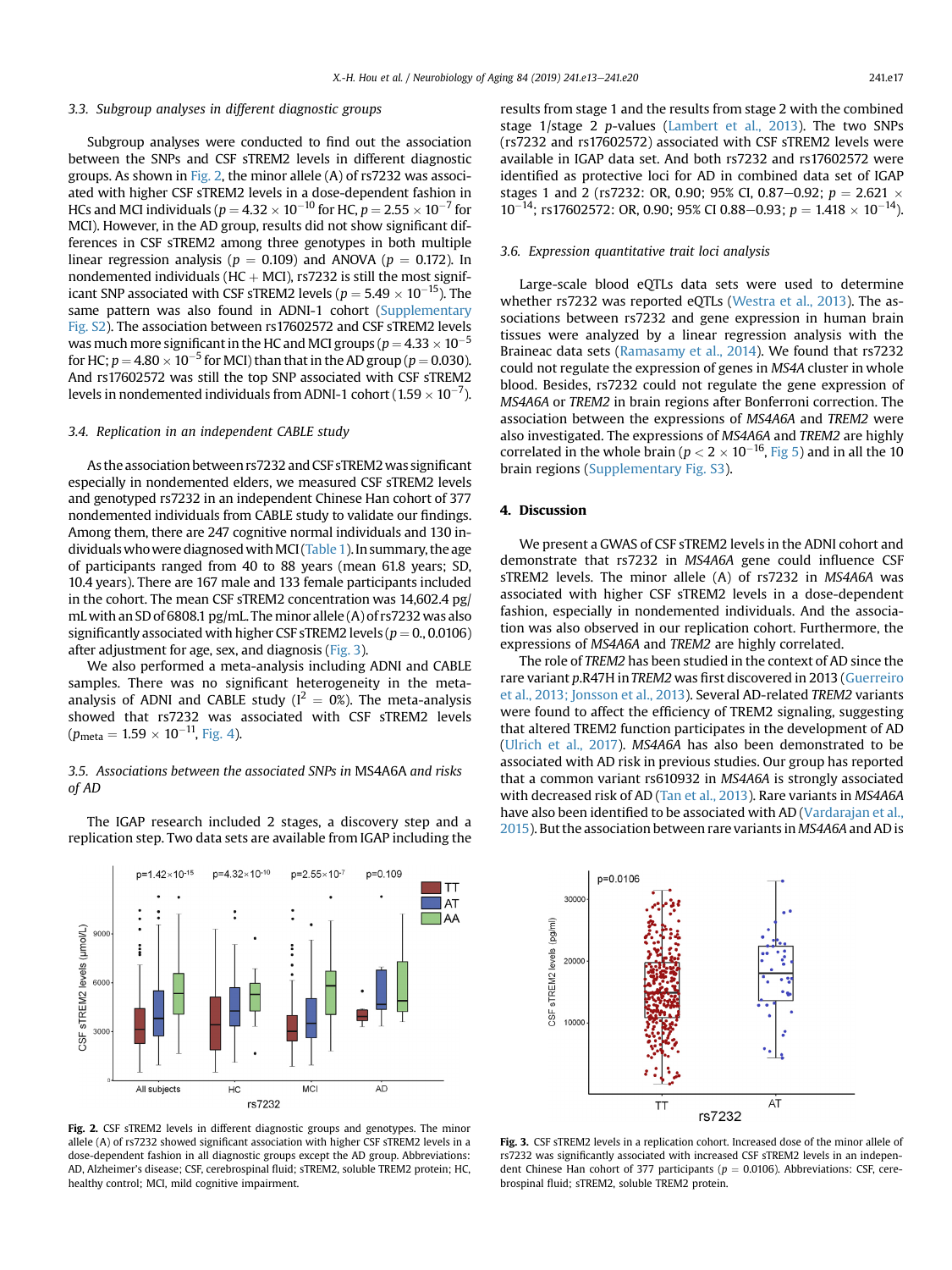<span id="page-5-0"></span>

Fig. 4. Forest plot of the meta-analysis of the association between rs7232 and CSF sTREM2 levels. The meta-analysis showed that rs7232 was strongly associated with CSF sTREM2 levels (p<sub>meta</sub> = 1.59  $\times$  10<sup>–11</sup>). Abbreviations: ADNI, Alzheimer's Disease Neuroimaging Initiative; CABLE, Chinese Alzheimer's Biomarker and LifestylE; CSF, cerebrospinal fluid; sTREM2, soluble TREM2 protein.

not clear as it has been reported that some rare deleterious variants in MS4A cluster were more frequent in controls than in patients with AD ([Ghani et al., 2016](#page-6-0)). The expression of MS4A6A is upregulated in AD brains and associated with clinical dementia rating and Braak tangle score [\(Karch et al., 2012\)](#page-7-0). But the underlying mechanism of MS4A6A involved in AD is still unknown. It was found in the present study that rs7232 which is an AD risk variant in MAS4A6A could influence CSF sTREM2 levels, suggesting that MS4A6A may influence AD risk through the modification of sTREM2 levels. Similar results have been reported recently that MS4A gene cluster might be a regulator of sTREM2 ([Deming et al., 2018\)](#page-6-0). The SNP they identified in association with sTREM2 (rs1582763) was located between MS4A4A and MS4A6E. And the SNP was also identified in our study with p value of  $1.24 \times 10^{-12}$ . However, the association between rs1582763 and sTREM2 was not significant after controlling for rs7232. The participants in their study included much more AD cases than normal controls. But in our study, we have found that rs7232 was associated with sTREM2 levels especially in HC subjects and patients with MCI. This might be the reason for the different SNPs identified in their study. Which SNP is the key regulator of CSF sTREM2 needed further study.

The AD risk variant p.H157Y in TREM2 gene could enhance TREM2 shedding, which increases the generation of sTREM2 [\(Schlepckow et al., 2017; Thornton et al., 2017](#page-7-0)). Levels of CSF sTREM2 have been reported to change following  $A\beta$  deposition. And CSF sTREM2 levels are correlated with CSF tau levels ([Alosco et al.,](#page-6-0) [2018; Suarez-Calvet et al., 2016a, b](#page-6-0)). But the potential role and functions of sTREM2 in AD pathology remain unclear. CSF sTREM2



Fig. 5. Correlation between expression levels of MS4A6A and TREM2. The expressions of MS4A6A and TREM2 are highly correlated in the whole brain ( $p < 2 \times 10^{-16}$ ). Abbreviations: MS4A6A, membrane spanning 4-domains A6A.

could be a cause or a consequence of AD progression. It has been suggested that sTREM2 may have dual roles of promoting the production of inflammatory cytokines and enhancing microglial cell viability at the same time [\(Zhong et al., 2017](#page-7-0)). The result of our study that minor allele of rs7232 was associated with increased CSF sTREM2 levels and decreased AD risk is in favor of a protective role of sTREM2, although the mechanisms of sTREM2 involved in AD still need further study.

Subgroup analyses in the present study demonstrated that the SNPs in MS4A6A identified from GWAS mainly influence CSF sTREM2 levels in nondemented individuals including cognitively normal subjects and individuals with MCI. This is consistent with previous findings that sTREM2 was associated with the early stage of AD. In dominantly inherited patients with AD, CSF sTREM2 levels increased five years before the expected symptom onset [\(Suarez-](#page-7-0)[Calvet et al., 2016a\)](#page-7-0). Besides, sTREM2 could reflect the change of the microglial activation status, which occurs in the early stage of AD ([Suarez-Calvet et al., 2016b\)](#page-7-0). Besides, they have found that the CSF sTREM2 levels were higher in patients with MCI than those in normal controls and patients with AD. However, the change of CSF sTREM2 levels in AD is controversial. Although the sTREM2 levels were found to be increased in patients with AD in several studies ([Piccio et al., 2016; Suarez-Calvet et al., 2016a, b](#page-7-0)), we and other groups found no significant difference in sTREM2 levels between different diagnostic groups ([Deming et al., 2018; Henjum et al.,](#page-6-0) [2016\)](#page-6-0). Studies with larger sample size might address the question how sTREM2 levels changed during AD continuum and whether the SNPs in MS4A6A influence sTREM2 levels mainly in the early stage of AD. Previous gene coexpression network analysis has suggested that TREM2 is a hub gene within an immune-gene-enriched module that contains MS4A6D, which is also in MS4A gene cluster ([Matarin](#page-7-0) [et al., 2015](#page-7-0)). Besides, the expression of caspase-4, which is an important part of the innate immune response, was strongly correlated with TREM2, MS4A6A, and the TREM2 adaptor protein TYROBP [\(Kajiwara et al., 2016\)](#page-7-0). These results suggested that TREM2 and MS4A6A expressions might play an important role in the immune response to AD pathology. Although the exact role of MS4A6A in AD is still unclear, it may have similar effects with TREM2, which participates in the regulation of microglia function [\(Jiang et al.,](#page-7-0) [2016b\)](#page-7-0). In our study, we also found that the expressions of MS4A6A and TREM2 are highly correlated in the brain. sTREM2 was generated by the shedding of TREM. Both MS4A6A and TREM2 are expressed mainly on microglia in the brain [\(Darmanis et al., 2015\)](#page-6-0). Thus, we think that MS4A6A may also play a role in the cleavage of TREM2. The increased expression of MS4A6A may enhance the cleavage of TREM2 and then increase CSF sTREM2 levels. And the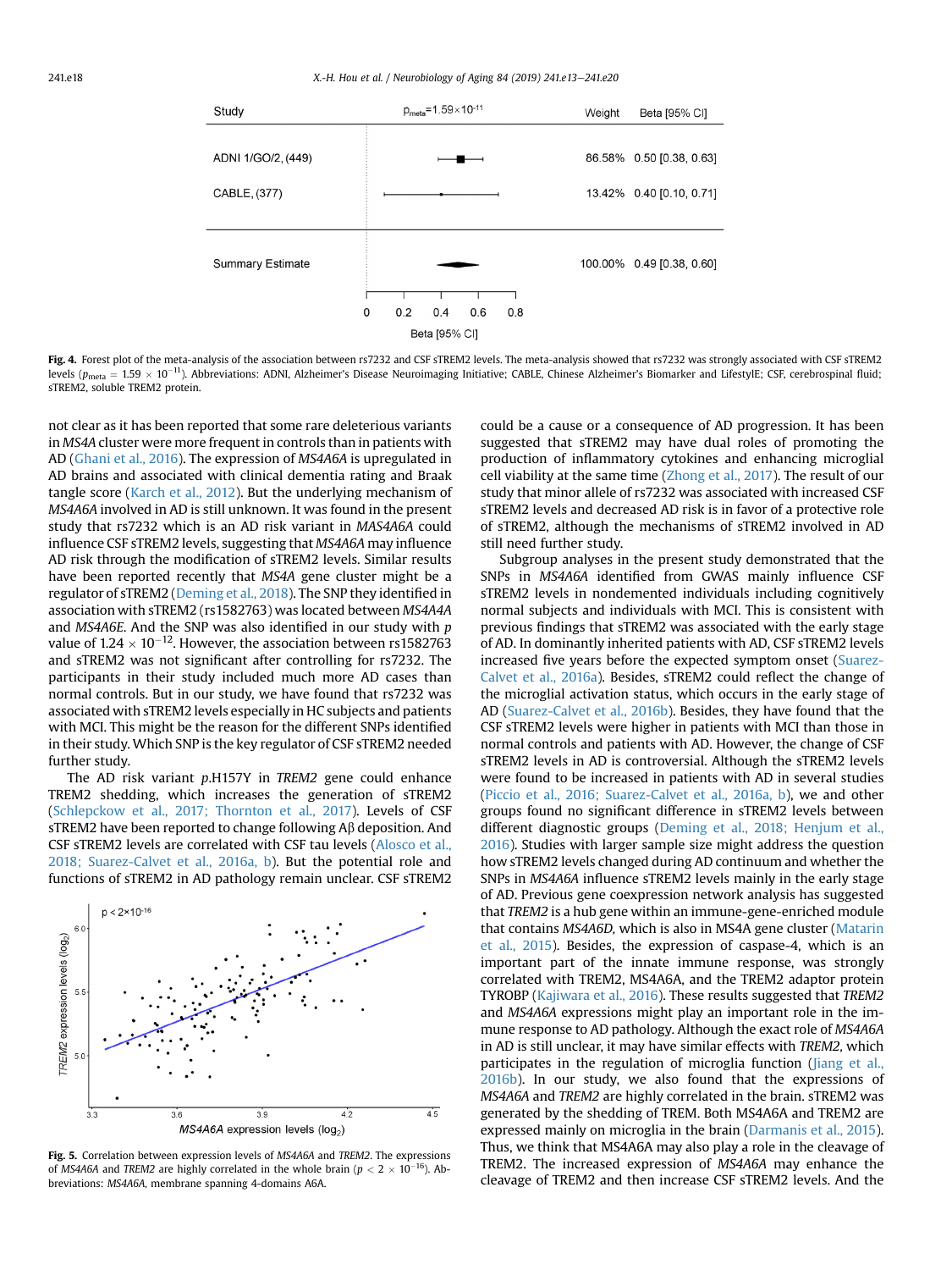<span id="page-6-0"></span>changes in TREM2 expression and CSF sTREM2 levels both contribute to the AD pathology.

There are some potential limitations in this study. First, the sample size in replication cohort is limited. The MAF of rs7223 is 0.32 in ADNI and 0.06 in CABLE study. Only 44 samples carried a minor allele A of rs7232 and no one carried homozygous A of rs7232 in the whole 377 samples from CABLE. This might be the reason for the discrepancy of  $p$  values between discovery and replication analyses. Power analysis showed that the estimated sample size is 4006 to achieve similar significant association in CABLE on 80% power. So larger sample size may better demonstrate the association between MS4A6A and CSF sTREM2 in Chinese because of the low MAF of rs7232 in Han population. Besides, larger cohorts for stratified analyses for each diagnostic group are needed to investigate the change in CSF sTREM2 during AD progression. Second, combined joint analysis of ADNI samples and our samples cannot be conducted because of the different ELISA kits used for the measurement of CSF sTREM2. Further studies are needed for the understanding of mechanisms whereby MS4A6A influences CSF sTREM2 levels.

In summary, we demonstrated that rs7232, an AD risk variant in MS4A6A, is associated with CSF sTREM2 levels especially in nondemented individuals. The expression of MS4A6A is highly correlated with the expression of TREM2 in the brain. Our findings suggest that MS4A6A gene may participate in the regulation of sTREM2.

## Disclosure

The authors have no conflicts of interest to disclose.

#### Acknowledgements

This study was supported by grants from the National Natural Science Foundation of China (91849126), the National Key R&D Program of China (2018YFC1314700), Shanghai Municipal Science and Technology Major Project (No.2018SHZDZX01) and Zhangjiang Lab, Tianqiao and Chrissy Chen Institute, and the State Key Laboratory of Neurobiology and Frontiers Center for Brain Science of Ministry of Education, Fudan University. Data used in preparation of this article were obtained from the ADNI database ([http://adni.loni.](http://adni.loni.ucla.edu/) [ucla.edu/\)](http://adni.loni.ucla.edu/). As such, the investigators within the ADNI contributed to the design and implementation of ADNI and/or provided data but did not participate in analysis or writing of this report. Data collection and sharing for this project was funded by the Alzheimer's Disease Neuroimaging Initiative (ADNI) (National Institutes of Health Grant U01 AG024904) and DOD ADNI (Department of Defense award number W81XWH-12-2-0012). ADNI is funded by the National Institute on Aging, the National Institute of Biomedical Imaging and Bioengineering, and through generous contributions from the following: AbbVie, Alzheimer's Association; Alzheimer's Drug Discovery Foundation; Araclon Biotech; BioClinica, Inc; Biogen; Bristol-Myers Squibb Company; CereSpir, Inc; Cogstate; Eisai Inc; Elan Pharmaceuticals, Inc; Eli Lilly and Company; EuroImmun; F. Hoffmann-La Roche Ltd and its affiliated company Genentech, Inc; Fujirebio; GE Healthcare; IXICO Ltd; Janssen Alzheimer Immunotherapy Research & Development, LLC.; Johnson & Johnson Pharmaceutical Research & Development LLC.; Lumosity; Lundbeck; Merck & Co, Inc; Meso Scale Diagnostics, LLC.; NeuroRx Research; Neurotrack Technologies; Novartis Pharmaceuticals Corporation; Pfizer Inc; Piramal Imaging; Servier; Takeda Pharmaceutical Company; and Transition Therapeutics. The Canadian Institutes of Health Research is providing funds to support ADNI clinical sites in Canada. Private sector contributions are facilitated by the Foundation for the

National Institutes of Health [\(www.fnih.org\)](http://www.fnih.org). The grantee organization is the Northern California Institute for Research and Education, and the study is coordinated by the Alzheimer's Therapeutic Research Institute at the University of Southern California. ADNI data are disseminated by the Laboratory for Neuro Imaging at the University of Southern California. Data used in preparation of this article were obtained from the Alzheimer's Disease Neuroimaging Initiative (ADNI) database [\(adni.loni.usc.edu\)](http://adni.loni.usc.edu).

The authors also thank the International Genomics of Alzheimer's Project (IGAP) for providing summary results data for these analyses. The investigators within IGAP contributed to the design and implementation of IGAP and/or provided data but did not participate in analysis or writing of this report. IGAP was made possible by the generous participation of the control subjects, the patients, and their families. The iSelect chips was funded by the French National Foundation on Alzheimer's disease and related disorders. EADI was supported by the Labex DISTALZ grant, Inserm, Institut Pasteur de Lille, Université de Lille 2, and the Lille University Hospital. GERAD was supported by the Medical Research Council (Grant number 503480), Alzheimer's Research UK (Grant number 503176), the Wellcome Trust (Grant number 082604/2/07/Z), and German Federal Ministry of Education and Research (BMBF): Competence Network Dementia (CND) grant number 01GI0102, 01GI0711, 01GI0420. CHARGE was partly supported by the NIH/NIA grant R01 AG033193 and the NIA AG081220 and AGES contract N01-AG-12100, the NHLBI grant R01 HL105756, the Icelandic Heart Association, and the Erasmus Medical Center and Erasmus University. ADGC was supported by the NIH/NIA grants: U01 AG032984, U24 AG021886, U01 AG016976, and the Alzheimer's Association grant  $ADGC-10-196728$ .

#### Appendix A. Supplementary data

Supplementary data to this article can be found online at [https://](https://doi.org/10.1016/j.neurobiolaging.2019.05.008) [doi.org/10.1016/j.neurobiolaging.2019.05.008](https://doi.org/10.1016/j.neurobiolaging.2019.05.008).

### References

- [Alosco, M.L., Tripodis, Y., Fritts, N.G., Heslegrave, A., Baugh, C.M., Conneely, S.,](http://refhub.elsevier.com/S0197-4580(19)30143-5/sref1) [Mariani, M., Martin, B.M., Frank, S., Mez, J., Stein, T.D., Cantu, R.C., McKee, A.C.,](http://refhub.elsevier.com/S0197-4580(19)30143-5/sref1) [Shaw, L.M., Trojanowski, J.Q., Blennow, K., Zetterberg, H., Stern, R.A., 2018. Ce](http://refhub.elsevier.com/S0197-4580(19)30143-5/sref1)rebrospinal fl[uid tau, Abeta, and sTREM2 in Former National Football League](http://refhub.elsevier.com/S0197-4580(19)30143-5/sref1) [players: modeling the relationship between repetitive head impacts, microglial](http://refhub.elsevier.com/S0197-4580(19)30143-5/sref1) [activation, and neurodegeneration. Alzheimers Dement. 14, 1159](http://refhub.elsevier.com/S0197-4580(19)30143-5/sref1)-[1170](http://refhub.elsevier.com/S0197-4580(19)30143-5/sref1).
- [Bajramovic, J.J., 2011. Regulation of innate immune responses in the central nervous](http://refhub.elsevier.com/S0197-4580(19)30143-5/sref2) [system. CNS Neurol. Disord. Drug Targets 10, 4](http://refhub.elsevier.com/S0197-4580(19)30143-5/sref2)-[24](http://refhub.elsevier.com/S0197-4580(19)30143-5/sref2).
- [Browning, B.L., Browning, S.R., 2007. Ef](http://refhub.elsevier.com/S0197-4580(19)30143-5/sref3)ficient multilocus association testing for [whole genome association studies using localized haplotype clustering. Genet.](http://refhub.elsevier.com/S0197-4580(19)30143-5/sref3) [Epidemiol. 31, 365](http://refhub.elsevier.com/S0197-4580(19)30143-5/sref3)-[375.](http://refhub.elsevier.com/S0197-4580(19)30143-5/sref3)
- [Darmanis, S., Sloan, S.A., Zhang, Y., Enge, M., Caneda, C., Shuer, L.M., Hayden](http://refhub.elsevier.com/S0197-4580(19)30143-5/sref4) [Gephart, M.G., Barres, B.A., Quake, S.R., 2015. A survey of human brain tran](http://refhub.elsevier.com/S0197-4580(19)30143-5/sref4)[scriptome diversity at the single cell level. Proc. Natl. Acad. Sci. U S A. 112,](http://refhub.elsevier.com/S0197-4580(19)30143-5/sref4) [7285](http://refhub.elsevier.com/S0197-4580(19)30143-5/sref4)-[7290.](http://refhub.elsevier.com/S0197-4580(19)30143-5/sref4)
- Deming, Y., Filipello, F., Cignarella, F., Hsu, S., Mikesell, R., Li, Z., Del-Aguila, J.L., Dube, U., Farias, F.G., Bradley, J., Cantoni, C., Benitez, B., Budde, J., Ibanez, L., Fernandez, M.V., Blennow, K., Nellgard, B., Zetterberg, H., Heslegrave, A., Johansson, P.M., Svensson, J., Lleo, A., Alcolea, D., Clarimon, J., Rami, L., Molinuevo, J.L., Suarez-Calvet, M., Morenas-Rodriguez, E., Kleinberger, G., Ewers, M., Brett, T.J., Haass, C., Harari, O., Karch, C.M., Piccio, L., Cruchaga, C., 2018. The MS4A Gene Cluster Is a Key Regulator of Soluble TREM2 and Alzheimer Disease Risk. bioRxiv, 352179. [https://www.biorxiv.org/content/10.1101/](https://www.biorxiv.org/content/10.1101/352179v1) [352179v1.](https://www.biorxiv.org/content/10.1101/352179v1)
- [Frank, S., Burbach, G.J., Bonin, M., Walter, M., Streit, W., Bechmann, I., Deller, T., 2008.](http://refhub.elsevier.com/S0197-4580(19)30143-5/sref6) [TREM2 is upregulated in amyloid plaque-associated microglia in aged APP23](http://refhub.elsevier.com/S0197-4580(19)30143-5/sref6) [transgenic mice. Glia 56, 1438](http://refhub.elsevier.com/S0197-4580(19)30143-5/sref6)-[1447.](http://refhub.elsevier.com/S0197-4580(19)30143-5/sref6)
- [Gao, L., Jiang, T., Yao, X., Yu, L., Yang, X., Li, Y., 2017. TREM2 and the progression of](http://refhub.elsevier.com/S0197-4580(19)30143-5/sref7) Alzheimer'[s disease. Curr. Neurovasc Res. 14, 177](http://refhub.elsevier.com/S0197-4580(19)30143-5/sref7)-[183](http://refhub.elsevier.com/S0197-4580(19)30143-5/sref7).
- [Ghani, M., Sato, C., Kakhki, E.G., Gibbs, J.R., Traynor, B., St George-Hyslop, P.,](http://refhub.elsevier.com/S0197-4580(19)30143-5/sref8) [Rogaeva, E., 2016. Mutation analysis of the MS4A and TREM gene clusters in a](http://refhub.elsevier.com/S0197-4580(19)30143-5/sref8) case-control Alzheimer'[s disease data set. Neurobiol. Aging 42, e7](http://refhub.elsevier.com/S0197-4580(19)30143-5/sref8)-[e13.](http://refhub.elsevier.com/S0197-4580(19)30143-5/sref8)
- [Gispert, J.D., Suarez-Calvet, M., Monte, G.C., Tucholka, A., Falcon, C., Rojas, S.,](http://refhub.elsevier.com/S0197-4580(19)30143-5/sref9) [Rami, L., Sanchez-Valle, R., Llado, A., Kleinberger, G., Haass, C., Molinuevo, J.L.,](http://refhub.elsevier.com/S0197-4580(19)30143-5/sref9) 2016. Cerebrospinal fl[uid sTREM2 levels are associated with gray matter volume](http://refhub.elsevier.com/S0197-4580(19)30143-5/sref9)